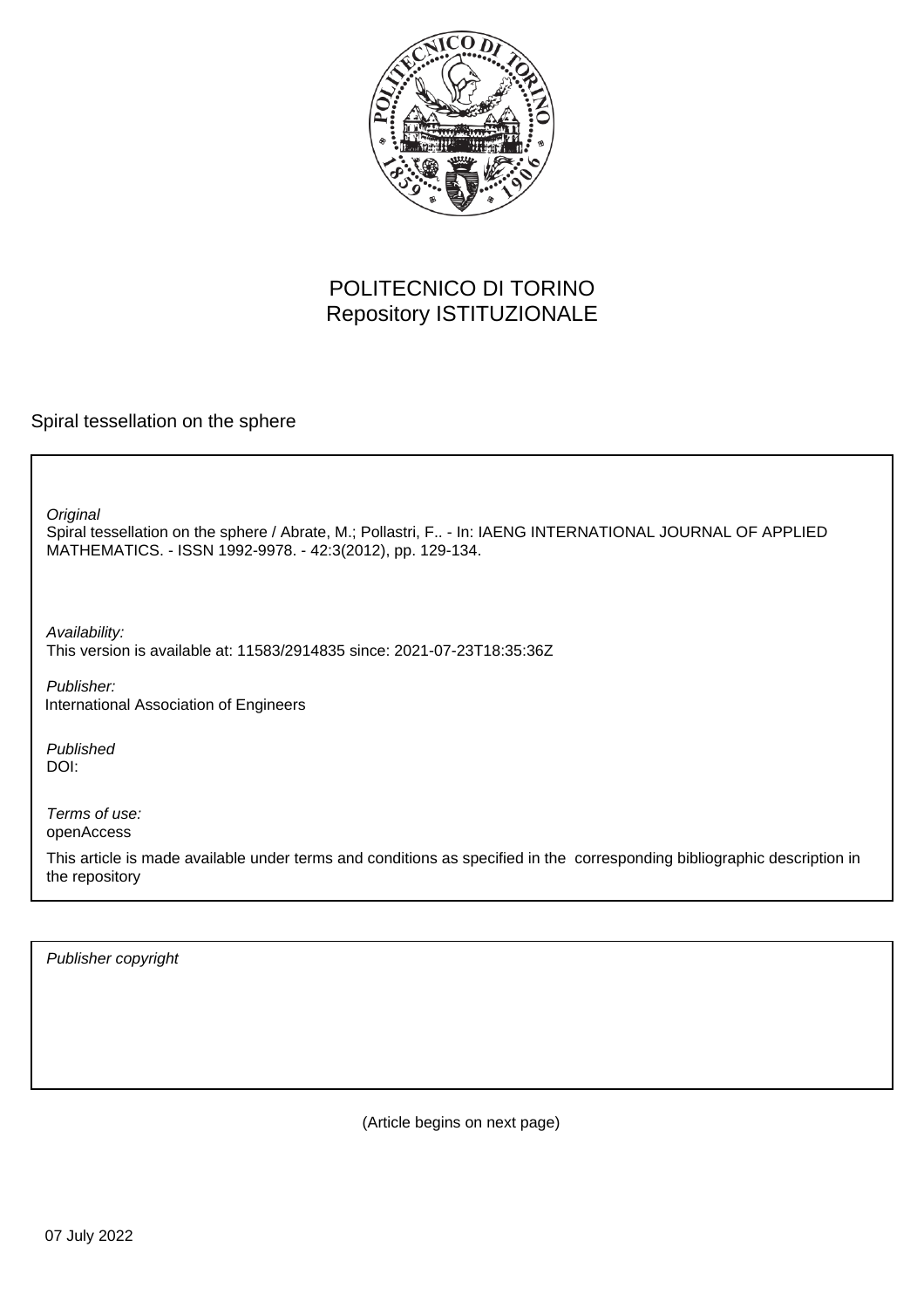# Spiral Tessellation on the Sphere

Marco Abrate, and Fabrizio Pollastri

*Abstract***—In this paper we describe a tessellation of the unit sphere in the** 3**-dimensional space realized using a spiral joining the north and the south poles. This tiling yields to a one dimensional labeling of the tiles covering the whole sphere and to a** 1**-dimensional natural ordering on the set of tiles of the tessellation. The correspondence between a point on the sphere and the tile containing it is derived as an analytical function, allowing the direct computation of the tile. This tessellation exhibits some intrinsic features useful for general applications: absence of singular points and efficient tiles computation. Moreover, this tessellation can be parametrized to obtain additional features especially useful for spherical coordinate indexing: tiles with equal area and good shape uniformity of tiles. An application to spherical indexing of a database is presented, it shows an assessment of our spiral tiling for practical uses.**

*Index Terms***—computational geometry, surface tessellations, spherical geometry, spherical covering.**

#### I. INTRODUCTION

**T** ILING theory is a broad subject that develops through geometry, topology, group theory, number theory and geometry, topology, group theory, number theory and other branches of mathematics. This theory has a number of applications that inspired several approaches and solutions in various fields such as astronomy, meteorology, physics and database modeling.

The most widely considered spherical tessellations belong to the homohedral tiling, that is a tiling in which all tiles are congruent. In particular, triangular homohedral tessellations have been considered by Sommerville [1] and Davies [2]. Recently d'Azevedo [3] dealt with triangulations of the sphere with certain additional conditions.

A widely applied method for the tiling of the sphere, as well as other surfaces of the 3-dimensional space, is the Voronoi tessellation, inspired by the Thompson problem, that focus on the construction of set of points uniformly distributed on the sphere (see [4], [5]) and that is used to model global atmosphere dynamics [6].

Another class of tessellations of the sphere has tiles formed by regular or semiregular (spherical) polygons, obtained by projecting a polyhedron onto a circumscribed sphere from its center.

Important applications are the mosaic grids introduced in the field of meteorology, in order to overcome the difficulties associated with numerical singularities at the poles, arising when dealing with longitude-latitude based grids (see [7], [8]); the cubed-sphere grid is an example of a mosaic grid comprising of six structured grids that are assembled to form a nearly regular tiling of the sphere.

Sphere tessellations are widely employed for astronomical applications, spacecraft attitude determination and navigation, space surveillance, etc. Spatial application are generally

M. Abrate and F. Pollastri are with INRIM - Istituto Nazionale di Ricerca Metrologica, Strada delle Cacce 91, 10135 Torino, Italy.

e-mail: m.abrate@inrim.it, f.pollastri@inrim.it.

performed via the so-called star tracking algorithms of star sensor systems (see [9]). The principle of star sensor operation is to image stars and match the observed constellation to a star catalogue. A number of algorithms have been developed, even recently, to improve the performance of the process of star pattern recognition [10]–[13], in terms of both accuracy and speed. For star identification by star trackers, the position of the stars and the brightness are necessary. Moreover, mostly often used astrometric reference catalogues include data from about hundred of thousand up to hundred of millions stars; performance and quality of star trackers depend on execution time and success rate of matching algorithm [14], [15]. Due to this, it comes out the need to speed up star searching in huge stellar catalogues [16], [17]. An example is the cone search, where a generally small cone of view is given and the list of all stars in the catalogue seen through the cone is the expected result. Such an application requires to have indexed tables of star coordinates. A variety of sky tessellation have been proposed for the scope with various mapping functions, such as HTM and HEALPix schema, igloo pixelizations and others (see  $[18]$ – $[21]$  for details).

In terms of database indexing, mapping a sphere with a tiling scheme leads to an efficient indexing of data [22] and, furthermore, means transforming a 2-dimensional into a 1 dimensional space. Consequently a standard B-tree index can be created on the column with the pixel IDs. On a large astronomical catalogue, this could lead to a gain of orders of magnitude in search efficiency. Being able to quickly retrieve the list of objects in a given region of the sky is crucial in several projects.

Most of tessellations in the considered applications are edgeto-edge tiling, that are tessellations where corners and sides of the polygonal tiles form all the vertices and edges of the tiling and vice versa.

If the restriction to edge-to-edge tilings is removed, a number of new tilings may be found (see Dawson and Doyle [23]–[25] for triangular case).

Following this way, this article presents a spiral tessellation which aims to create a 1-dimensional natural sort order on the tiles, without the constraint of edge-to-edge tessellation. This tessellation exhibits, as an intrinsic feature, efficiency in tiles computation, which is very useful for general applications. Moreover, it can be parametrized to obtain additional features especially useful for spherical coordinate indexing:

- 1) good shape uniformity of tiles,
- 2) tiles with equal area,
- 3) an efficient database building for coordinate indexing,
- 4) efficient search.

#### II. THE SPIRAL TESSELLATION

The spiral tessellation on the unit sphere is obtained by a spiral curve with constant slope starting from the zenith

Manuscript received February 23, 2012; revised June 12, 2012.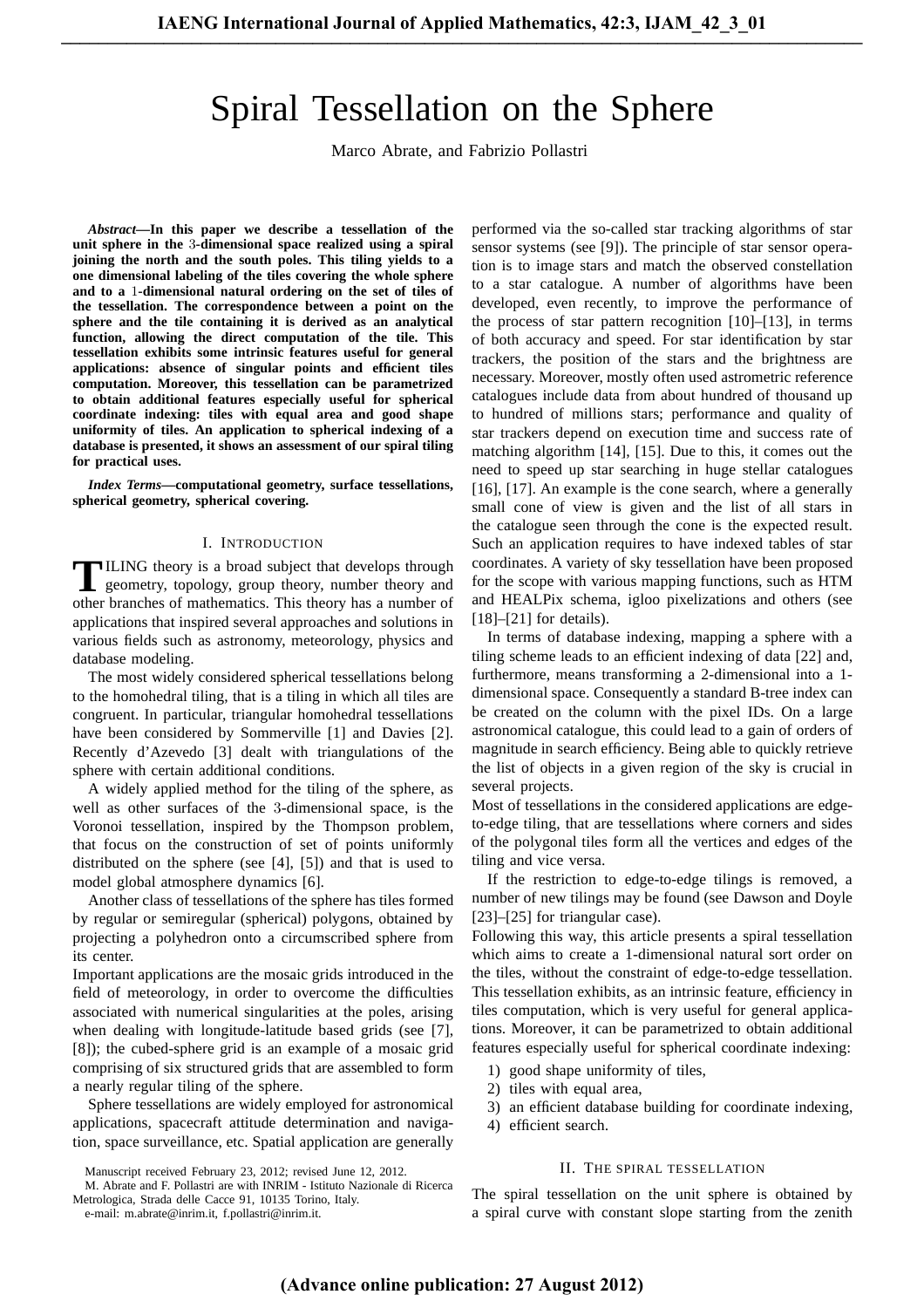point of the sphere (north pole), winding on the sphere and ending to the opposite point (south pole). This spiral bounds a stripe that covers the whole sphere surface. The tessellation is created by stripe segmentation with two constraints applied to all tiles, except for the first and the last tiles: equal area tiles and good shaped tiles that is tile height approximately equal to mean tile width. The basic idea is to renounce to the edge-to-edge constraint in order to get a 1-dimensional natural ordering descending from the labeling of the tiles. In this section the mathematical description of the spiral tessellation is given.

The spherical coordinate system on the unit sphere was chosen having  $\theta$  as longitude angle and  $\phi$  as latitude angle. The latitude angle is preferred against the zenith angle (colatitude) for the presence of its direct equivalent in applications in the field of coordinate indexing.

Given a number *n* of turns that wrap around the surface  $S^2$ of unit sphere, consider the spiral  $\gamma$  given by the following parametric representation:

$$
\gamma(t) = \begin{cases} x = \cos(t)\cos(n\pi + 2nt) \\ y = \cos(t)\sin(n\pi + 2nt) \\ z = -\sin(t) \end{cases} \qquad t \in \left[-\frac{\pi}{2}, \frac{\pi}{2}\right].
$$
 (1)

Such a spiral has the north and the south poles as the starting and the ending points respectively, and the distance between two points at the same longitude is a multiple of  $\pi/n$ .

A point  $P$  on the spiral having spherical coordinates  $(\theta_P, \phi_P)$  is identified by the corresponding parameter  $t_P$ through the following transformations (see fig. 1):

$$
\theta_P \equiv n\pi + 2nt_P \pmod{2\pi}, \ \phi_P = -t_P. \tag{2}
$$



Fig. 1. The spiral and its spherical coordinates.

**Definition 1.** The spiral tessellation of the sphere  $S^2$  is the *set of tiles consisting of portions of* S <sup>2</sup> *delimited by two consecutive turns of the spiral given by equation (1) (upper and lower edges) and two fixed sections of meridians (left and right edges).*

The ordering on the parameter interval  $[-\pi/2, \pi/2]$  induces a natural order on the set of tiles covering  $S^2$ : suppose  $M \in$ N is the number of tiles in the spiral tessellation and let  $\gamma(t)$  be the closest vertex to the north pole of the tile T. This point is unique by equation (2), so that the ordered set  $\mathcal{T} = \{t_1, \dots, t_{M-1}\}\)$  can be constructed to identify the

tessellation. Therefore we can denote by  $T_i$  the tile having  $\gamma(t_i)$  as higher vertex.

As a convention assume that for  $0 < i < M - 1$ , tile  $T_i$ contains the portion of the spiral  $\gamma([t_i, t_{i+1}])$ , the points having the same longitude of  $\gamma(t_i)$ , the points lying between  $\gamma(t_i)$  and  $\gamma(t_i + \pi/n)$  (except  $\gamma(t_i + \pi/n)$ ). In common words, the upper and left edges belong to the tile, while the lower and right edges do not. Observe that every tile but  $T_0$  and  $T_{M-1}$  have four edges, while  $T_0$  and  $T_{M-1}$ have two edges (see figure 2). This allows for a tessellation without gaps and overlaps. It is to be noted that the first segmentation of the spiral stripe is at the left edge of  $T_1$ , that is at  $t_1 = -\pi/2$ , while the last one is at the right edge of  $T_{M-1}$ , and this happens at  $t = (n-2)\pi/2n$ .



Fig. 2. The spiral tessellation with  $n = 20$  and  $m = 510$  (side view (a) and top view (b)).

In Definition 1 nothing is said about the distribution of values  $t_i$ . In applications, tiles are often asked to be uniformly distributed on the sphere. Nevertheless, the length of spirals on spheres is described by elliptic integrals (see [26], [27]), so that a tiling based on equally spaced vertices  $\gamma(t_i)$  could be difficult to work with.

We start analyzing the properties of the spiral tiling by the area calculation of a generic tile of the grid. Denoting by  $A(T_i)$  the area of the  $i - th$  tile, we have

$$
A(T_i) = \int_{T_i} dT_i = \int_{\theta_i}^{\theta_{i+1}} \int_{\phi(\theta+2\pi)}^{\phi(\theta)} \cos \phi \,d\phi \,d\theta =
$$
  
\n
$$
= \int_{n\pi+2nt_i}^{n\pi+2nt_{i+1}} \int_{\frac{\pi}{2} - \frac{\theta}{2n}}^{\frac{\pi}{2} - \frac{\theta}{2n}} \cos \phi \,d\phi \,d\theta =
$$
  
\n
$$
= 2 \sin \left(\frac{\pi}{2n}\right) \int_{n\pi+2nt_i}^{n\pi+2nt_{i+1}} \sin \left(\frac{\theta+\pi}{2n}\right) \,d\theta =
$$
  
\n
$$
= 4n \sin \left(\frac{\pi}{2n}\right) \cos \left(t_i + \frac{(n+1)\pi}{2n}\right) -
$$
  
\n
$$
4n \sin \left(\frac{\pi}{2n}\right) \cos \left(t_{i+1} + \frac{(n+1)\pi}{2n}\right).
$$

Let  $\Sigma$  be the portion of  $S^2$  covered by the four-edged tiles, and let  $m = M - 2$  be the number of tiles covering  $\Sigma$ . By previous calculation, the area of the portion of  $\Sigma$  up to the  $(i - 1) - th$  tile is

$$
\sum_{k=1}^{i-1} A(T_k) = \int_{n\pi + 2nt_1}^{n\pi + 2nt_i} \int_{\frac{\pi}{2} - \frac{\theta + 2\pi}{2n}}^{\frac{\pi}{2} - \frac{\theta}{2n}} \cos \phi \,d\phi \,d\theta =
$$

$$
= 4n \sin \left(\frac{\pi}{2n}\right) \cos \left(\frac{(n+1)\pi}{2n}\right) -
$$

$$
4n \sin \left(\frac{\pi}{2n}\right) \cos \left(t_i + \frac{(n+1)\pi}{2n}\right),
$$

# **(Advance online publication: 27 August 2012)**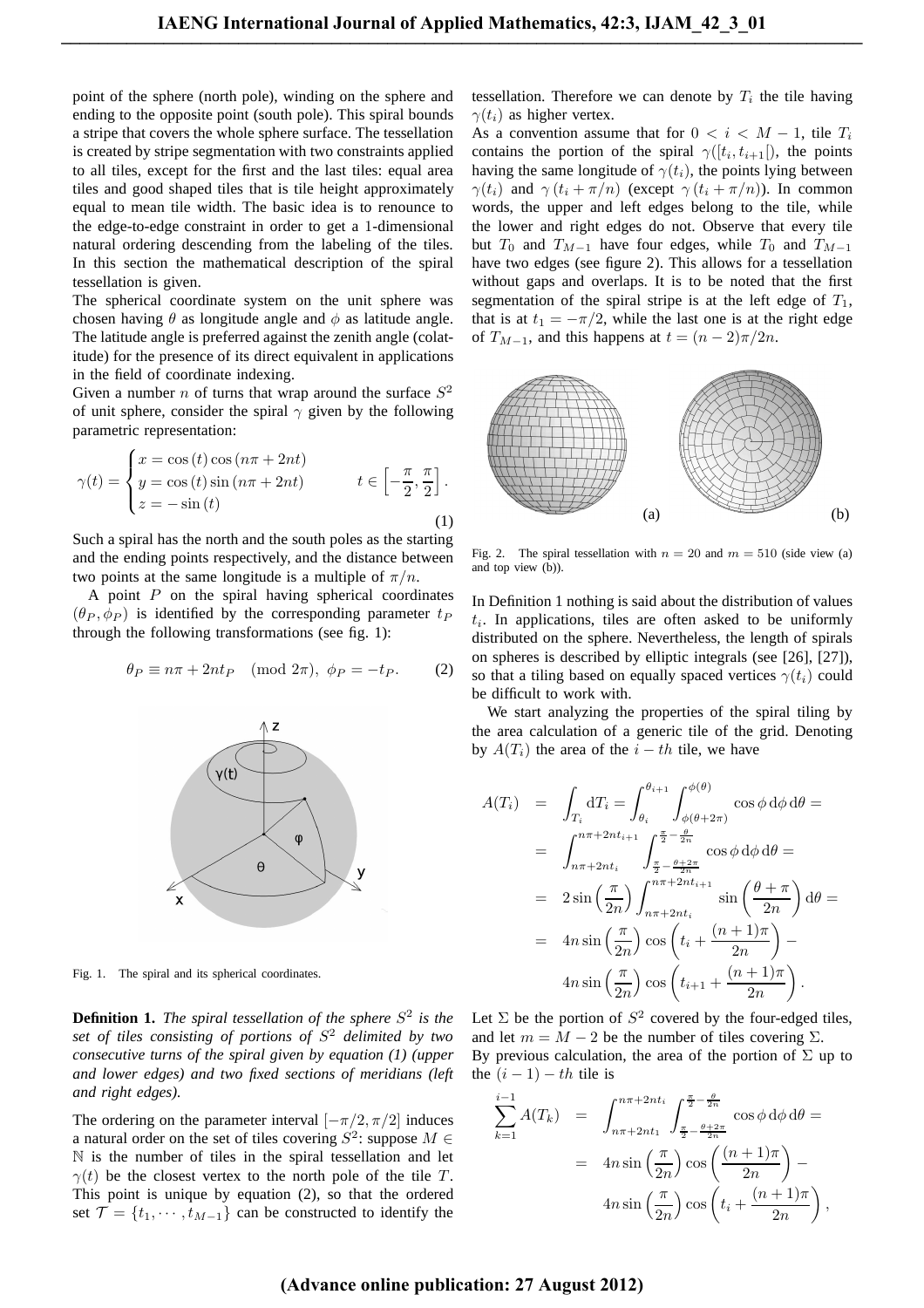hence the area of  $\Sigma$  is

$$
A(\Sigma) = \int_0^{2(n-1)\pi} \int_{\frac{\pi}{2} - \frac{\theta + 2\pi}{2n}}^{\frac{\pi}{2} - \frac{\theta}{2n}} \cos \phi \, d\phi \, d\theta = 4n \sin\left(\frac{\pi}{n}\right).
$$

For our purpose, let us consider a tessellation where all the tiles covering  $\Sigma$  have the same area  $A = A(T_i)$ : it follows that

$$
A = \frac{4n}{m} \sin\left(\frac{\pi}{n}\right),\tag{3}
$$

so that

$$
\sum_{k=1}^{i-1} A(T_k) = \frac{4n(i-1)}{m} \sin\left(\frac{\pi}{n}\right).
$$

By direct calculation, we can derive the equation for the parameters which identify the vertices for the tiling:

$$
t_i = \arccos\left(\cos\left(\frac{\pi}{2n}\right)\left(1 - \frac{2(i-1)}{m}\right)\right) - \frac{(n+1)\pi}{2n}.
$$
 (4)

If the number  $n$  of turns and the number  $m$  of tiles are chosen to tessellate the spheric portion  $\Sigma$ , equation (4) determines the set  $\mathcal{T} = \{t_1, \dots, t_{m+1}\}\$ identifying the tessellation.

The sphere surface  $S^2$  is then tiled by  $m + 2$  tiles: m of them cover  $\Sigma$  and have all the same area  $\frac{4n}{m} \sin\left(\frac{\pi}{n}\right)$  $\big)$ , and the remaining tiles are the two-edged tiles, namely  $T_0$  and  $T_{m+1}$ .  $T_0$  is above the first turn of  $\gamma$ : it does not contain any point of the border because such points belong to the tiles that are right below (in particular the north pole belongs to T<sub>1</sub>).  $T_{m+1}$  is below the last turn of  $\gamma$ : this set contains all the point on its boundary (as well as the south pole). Since  $A(S^2) = 4\pi$ , both  $T_0$  and  $T_{m+1}$  have area

$$
A(T_0) = A(T_{m+1}) = 2\pi - 2n\sin\left(\frac{\pi}{n}\right).
$$
 (5)

#### *A. A nearly uniform distributed spiral tiling*

In order to build a nearly uniform distributed tiling, the equal surface constraint has been introduced on four-edges cells.

Going further on the nearly uniformity goal, good shaped tiles are desired, so the requirement for A to be close to the square of the slope of the spherical spiral is added. We want to evaluate n and m fixing the desired value for  $A$ , namely  $\ddot{A}$ . The number of spiral windings on the sphere can be computed by dividing the parametrization set of  $t$  by the square root of  $\ddot{A}$ , that is

$$
n = \frac{\pi}{\hat{A}^{1/2}}.\tag{6}
$$

It should be noted that, to obtain a symmetric tiling, it can be useful to consider an even number of spiral windings. However, no constraints on the number  $n$  is needed for the realization of the tiling, so that  $n$  can be any real number greater than 1.

Substituting (6) in equation (3) we have that for  $i =$ 1, ..., m

$$
A(T_i) = A = \frac{4n}{m} \sin\left(\frac{\pi}{n}\right) = \frac{4\pi}{m\hat{A}^{1/2}} \sin\left(\hat{A}^{1/2}\right)
$$

and an expression for  $m$  is given by

$$
m = \frac{4\pi}{A\,\hat{A}^{1/2}}\sin\left(\hat{A}^{1/2}\right).
$$

Setting

$$
m = \left[\frac{4\pi}{\hat{A}^{3/2}}\sin\left(\hat{A}^{1/2}\right)\right].\tag{7}
$$

it follows

$$
\frac{4\pi}{\hat{A}^{3/2}}\sin\left(\hat{A}^{1/2}\right) \le m < \frac{4\pi}{\hat{A}^{3/2}}\sin\left(\hat{A}^{1/2}\right) + 1.
$$

and the actual value of  $A$  is such that

$$
\hat{A} \cdot \frac{4\pi \sin(\hat{A}^{1/2})}{4\pi \sin(\hat{A}^{1/2}) + \hat{A}^{3/2}} < A \leq \hat{A}.
$$

This implies that the difference between  $\ddot{A}$  and  $A$  is bounded by

$$
0 \le \hat{A} - A < \frac{\hat{A}^{5/2}}{4\pi \sin(\hat{A}^{1/2}) + \hat{A}^{3/2}} = \frac{\hat{A}^2}{4\pi} + o(\hat{A}^2). \tag{8}
$$

By equation  $(8)$  we get the following approximation for A:

$$
\hat{A} - \frac{\hat{A}^2}{4\pi} + o(\hat{A}^2) < A \le \hat{A}.\tag{9}
$$

The area of the four-edged tiles can be compared with  $A(T_0)$  and  $A(T_{m+1})$  assuming that n and m are calculated by equations (6) and (7).

By equation (5) we have

$$
A(T_0) = 2\pi - 2\frac{\pi}{\hat{A}^{1/2}}\sin\left(\hat{A}^{1/2}\right) =
$$
  
=  $\frac{2\pi}{\hat{A}^{1/2}}\left(\hat{A}^{1/2} - \sin\left(\hat{A}^{1/2}\right)\right),$ 

so that the ratio between  $A(T_0)$  and A, setting  $A = \hat{A} +$  $o(\hat{A}^{3/2})$  according to equation (9), is given by

$$
\frac{A(T_0)}{A} = \frac{2\pi}{A\hat{A}^{1/2}} \left(\hat{A}^{1/2} - \sin\left(\hat{A}^{1/2}\right)\right) =
$$

$$
= \frac{2\pi}{\hat{A}^{3/2} + o(\hat{A}^2)} \cdot \frac{\hat{A}^{3/2} + o(\hat{A}^2)}{6} = \frac{\pi}{3} + o(\hat{A}).
$$

From this result, it comes out that both the polar tiles have a surface that is very close to the four-edges tiles surface: it is less than 5% bigger.

## III. CORRESPONDENCE POINT-TILE

For query execution acceleration purpose, we intend to induce a raster structure on the database based on the sphere tessellation introduced in section II. This process can be allowed by calculating the belonging tile of data stored. The result is a new database where data are aggregated by tile. In the next theorem we describe the correspondence between the set of points on the sphere, represented by his canonical latitude-longitude coordinates, and the set of the tiles labels. This relation yields to a direct and fast localization of a point in the grid.

**Theorem 1.** *Let*  $P = P(\theta, \phi)$  *be a point on the unit sphere. The index i of the tile*  $T_i$  *of*  $P$  *is given by* 

$$
i = \left\lfloor \frac{m\left(\cos\left(\frac{\pi}{2n}\right) - \cos\left(\tilde{t} + \frac{(n+1)\pi}{2n}\right)\right)}{2\cos\left(\frac{\pi}{2n}\right)}\right\rfloor + 1
$$
  
where  $\tilde{t} = \frac{\theta}{2n} + \frac{\pi}{n} \left\lfloor \frac{n\pi - \theta - 2n\phi}{2\pi} \right\rfloor - \frac{\pi}{2}$ .

# **(Advance online publication: 27 August 2012)**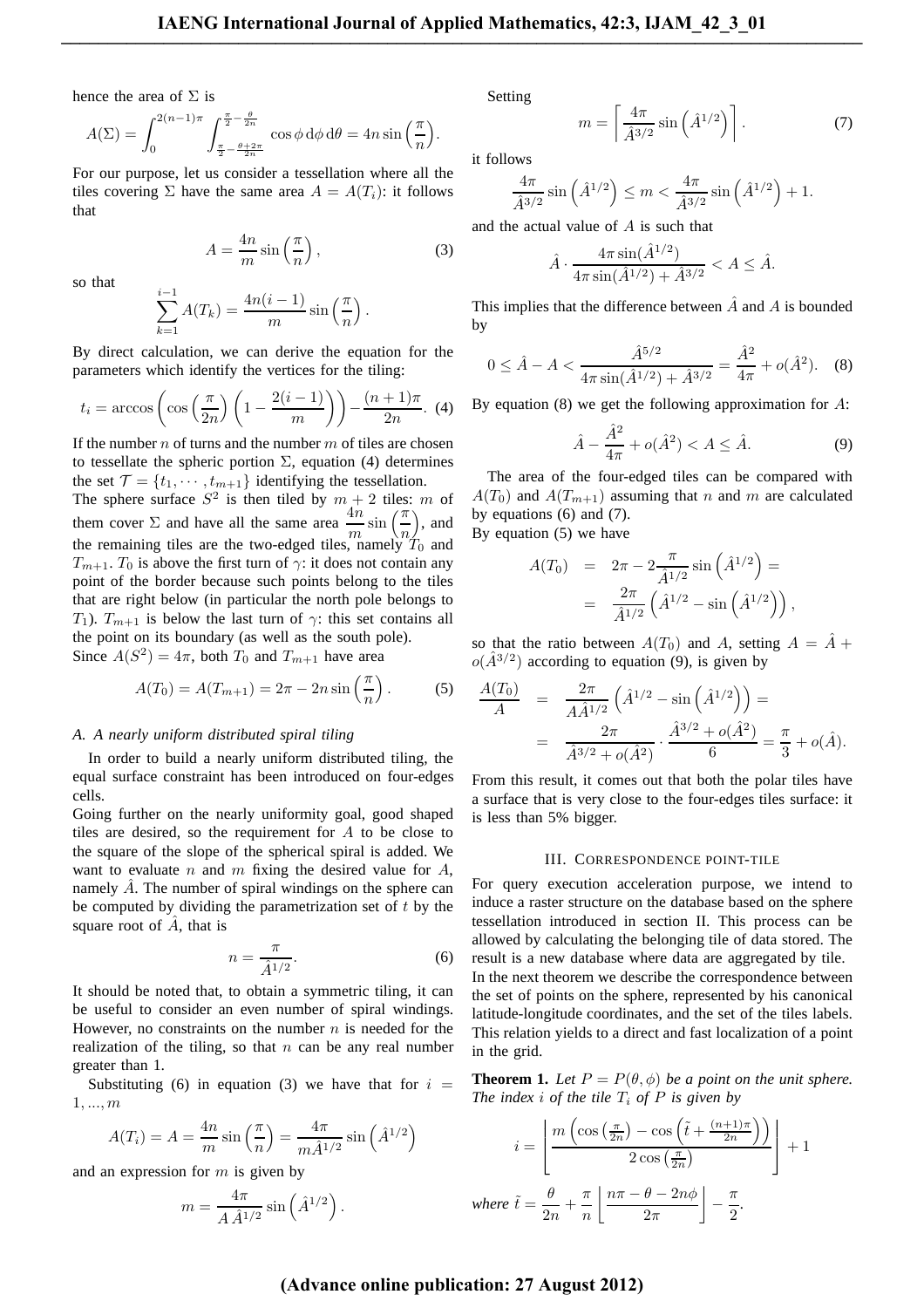*Proof:* In order to determinate the tile the point belongs to, we find the point on the spiral having the same longitude  $\theta$  sited in the upper edge of the tile of P. Such a point is given by the parametrization of the spiral for  $t = \tilde{t}$ , that is  $\gamma(\tilde t)=\tilde P(\tilde\theta,\tilde\phi).$ 

The point  $\gamma(\tilde{t})$  is the intersection between the meridian trough P and the portion of spiral for  $t \in [t_i, t_{i+1}]$ . If  $k \in \mathbb{N}$ is the number of windings of the spiral above  $P$ ,

$$
\tilde{\phi} = \frac{\pi}{2} - \frac{\theta}{2n} - k\frac{\pi}{n}.
$$

A direct computation yields to the next equation:

$$
k\frac{\pi}{n} + \tilde{\phi} - \phi = \frac{\pi}{2} - \frac{\theta}{2n} - \phi.
$$

Since  $0 \leq \frac{n}{n}$ π  $(\tilde{\phi} - \phi) < 1$  it follows that

$$
k = \left\lfloor \frac{n\pi - \theta - 2n\phi}{2\pi} \right\rfloor.
$$
 (10)

If  $0 \leq k \leq n$  we finally have

$$
\tilde{\phi} = \frac{\pi}{2} - \frac{\theta}{2n} - \frac{\pi}{n} \left\lfloor \frac{n\pi - \theta - 2n\phi}{2\pi} \right\rfloor
$$

and, by equation (2),

$$
\tilde{t} = \frac{\theta}{2n} + \frac{\pi}{n} \left\lfloor \frac{n\pi - \theta - 2n\phi}{2\pi} \right\rfloor - \frac{\pi}{2}.
$$
 (11)

If  $k$  given by equation (10) is negative we have

$$
P\in T_0,
$$

while for  $k > n - 1$ 

$$
P\in T_{m+1}.
$$

The tile index can be computed analytically by the value of  $\tilde{t}$  obtained in (11) by observing that if  $P \in T_i$  then  $t_i \leq \tilde{t} < t_{i+1}$ , that is to say that, using equation (4),  $\cos\left(\tilde{t}+\frac{(n+1)\pi}{2}\right)$  $2n$ ) lies between  $\cos\left(\frac{\pi}{2n}\right)$  $\Big) \Big( 1 - \frac{2i}{n} \Big)$ m  $\setminus$ and  $\cos\left(\frac{\pi}{2n}\right)$  $\bigg) \bigg( 1 - \frac{2(i-1)}{2} \bigg)$ m . It follows that

$$
1 - \frac{2(i-1)}{m} \ge \frac{\cos\left(\tilde{t} + \frac{(n+1)\pi}{2n}\right)}{\cos\left(\frac{\pi}{2n}\right)} > 1 - \frac{2i}{m}
$$

$$
i-1 \le \frac{m\left(\cos\left(\frac{\pi}{2n}\right) - \cos\left(\tilde{t} + \frac{(n+1)\pi}{2n}\right)\right)}{2\cos\left(\frac{\pi}{2n}\right)} < i
$$

or

$$
i = \left\lfloor \frac{m\left(\cos\left(\frac{\pi}{2n}\right) - \cos\left(\tilde{t} + \frac{(n+1)\pi}{2n}\right)\right)}{2\cos\left(\frac{\pi}{2n}\right)}\right\rfloor + 1.
$$

## IV. THE NEIGHBORHOOD OF A TILE

Ordering on the tiling can be very helpful in applications, even though the lack of the edge-to-edge property leaves the problem to manage the edges and the neighborhood of a tile. Theorem 1 can be applied to identify the tiles in a neighborhood of a given tile  $T_i$ , for  $0 < i \leq m$ : since  $T_i$  has four vertices  $\gamma(t_i)$ ,  $\gamma(t_{i+1})$ ,  $\gamma(t_{i+1} + \frac{\pi}{n})$ n  $\int$  and  $\gamma$   $\left(t_i + \frac{\pi}{n}\right)$ n , one has that for  $t_i \geq -\frac{\pi}{2}$  $\frac{\pi}{2} + \frac{\pi}{n}$  $\frac{\pi}{n}$  the points  $\gamma$   $\left(t_i - \frac{\pi}{n}\right)$ n ) and  $\gamma\left(t_{i+1}-\frac{\pi}{n}\right)$ n ) are in the tiles above to  $T_i$ , namely  $T_{d_1}$  and  $T_{d_2}$ , which can be found operating as described above. By the same way it can be possible to find  $T_{d_3}$  and  $T_{d_4}$  where  $\gamma\left(t_{i+1}+\frac{\pi}{n}\right)$ n ) and  $\gamma \left(t_i + \frac{\pi}{n}\right)$ n ) are in the case  $t_i < \frac{\pi}{2}$  $\frac{\pi}{2} - \frac{2\pi}{n}$  $\frac{n}{n}$ , which are immediately below  $T_i$ . Hence the neighborhood of  $T_i$  is described by the set of tiles

 $T_j$ , where  $j = i + 1$ ,  $j = i - 1$ ,  $d_1 \le j \le d_2$ ,  $d_3 \le j \le d_4$ . Some attention have to be made if  $t_i < -\frac{\pi}{2}$  $\frac{\pi}{2} + \frac{\pi}{n}$  $\frac{n}{n}$  or  $t_{i+1} \geq$ π  $\frac{\pi}{2} - \frac{2\pi}{n}$  $\frac{n}{n}$ : in the first case the neighborhood of  $T_i$  will contain  $\bar{T}_0$ , in the second one  $T_{m+1}$ . We can summarize all the cases in the following:

1) if  $t_{i+1} < -\frac{\pi}{2}$  $\frac{\pi}{2} + \frac{\pi}{n}$  $\frac{n}{n}$  the neighborhood tiles are given by:  $N(T_i) = \{T_0, T_i\},\$ 

with  $j = i + 1$ ,  $j = i - 1$ ,  $d_3 \le j \le d_4$ ; 2) if  $t_i < -\frac{\pi}{2}$  $\frac{\pi}{2} + \frac{\pi}{n}$  $\frac{\pi}{n}$  and  $t_{i+1} \geq -\frac{\pi}{2}$  $\frac{\pi}{2} + \frac{\pi}{n}$  $\frac{n}{n}$  the neighborhood tiles are:

$$
N(T_i) = \{T_0, T_j\},\
$$

with 
$$
j = i + 1
$$
,  $j = i - 1$ ,  $0 \le j \le d_2$ ,  $d_3 \le j \le d_4$ ;  
\n3) if  $t_i > \frac{\pi}{2} - \frac{2\pi}{n}$  we have:  
\n $N(T_i) = \{T_j, T_{m+1}\},$   
\nwith  $j = i + 1$ ,  $j = i - 1$ ,  $d_1 \le j \le d_2$ ;  
\n4) if  $t_i < \frac{\pi}{2} - \frac{\pi}{n}$  and  $t_{i+1} \ge \frac{\pi}{2} - \frac{2\pi}{n}$  then:  
\n $N(T_i) = \{T_j, T_{m+1}\},$ 

with  $j = i + 1$ ,  $j = i - 1$ ,  $d_1 \le j \le d_2$ ,  $d_3 \le j < m$ .

# V. SPHERICAL DISC COVERING

In many applications to physic or to astronomical problems spherical discs are used. In this section we focus our attention on describing the requirement of a point on the sphere to belong to a given spherical disc that can be used to determine the set of tiles needed to cover such a disc.

Let  $C = C(\theta_C, \phi_C)$  be a point on the sphere and let  $\delta$ be an angle.  $C$  and  $\delta$  can be used to describe a spherical disc centered in C with radius  $\delta$  as the set of points on the surface inside the cone having vertex at the sphere center, opening angle  $2\delta$  and whose height passes trough C.

We describe a point  $P = P(\theta, \phi)$  on the circumference obtained as the intersection between the sphere and the cone using some well-known facts about spherical geometry. Let us consider the spherical triangle having  $C, P$  and the north pole, namely  $N$ , as vertices. The sides from  $C$  to  $P$  and from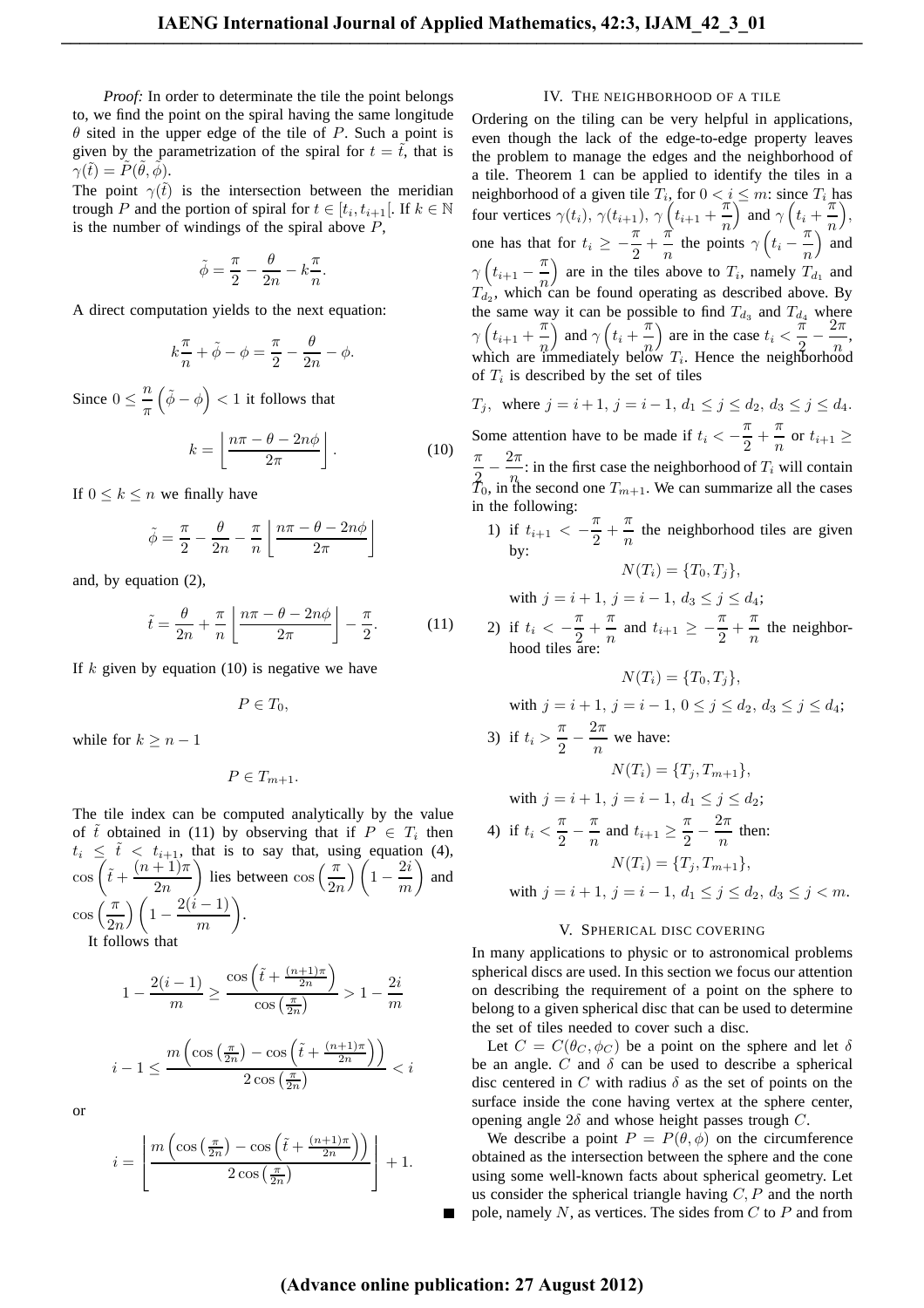

Fig. 3. An example of a cone disc centered at  $C$  and all tiles involved, each one with its own index. Tiles number 12158, spiral turns 100, cone semiangle 0.05 radians.

C to N are  $\delta$  and  $\frac{\pi}{2} - \phi_C$  respectively. If  $\psi$  is the angle in  $C$ , we can use the spherical law of cosines to compute its opposite side:

$$
\cos\left(\frac{\pi}{2} - \phi\right) = \cos(\delta)\cos\left(\frac{\pi}{2} - \phi_C\right) +
$$
  
 
$$
\sin(\delta)\sin\left(\frac{\pi}{2} - \phi_C\right)\cos(\psi),
$$

that is

$$
\sin(\phi) = \cos(\delta)\sin(\phi_C) + \sin(\delta)\cos(\phi_C)\cos(\psi). \quad (12)
$$

Moreover, using the spherical law of sines, we have

$$
\sin(\theta - \theta_C) = \frac{\sin(\delta)\sin(\psi)}{\cos(\phi)},
$$

so that

$$
\theta = \theta_C + \arcsin\left(\frac{\sin(\delta)\sin(\psi)}{\cos(\phi)}\right). \tag{13}
$$

By equations (12) and (13) we get the following formulas for the computation of the points on the circumference centered in C with spherical radius  $\delta$ :

$$
\begin{cases}\n\phi = \arcsin(\cos(\delta)\sin(\phi_C) + \sin(\delta)\cos(\phi_C)\cos(\psi)) \\
\theta = \theta_C + \arcsin\left(\frac{\sin(\delta)\sin(\psi)}{\cos(\phi)}\right) \pmod{2\pi},\n\end{cases}
$$

where  $\psi \in [0, 2\pi]$ .

The same argument can be used to test whether a point of the sphere belongs to the spherical disc centered in C. By the law of cosines again we have that the arc  $d$  joining  $Q = (\theta, \phi)$  to  $C = (\theta_C, \phi_C)$  satisfies the following equation:

$$
\cos(d) = \sin(\phi_C)\sin(\phi) + \cos(\phi_C)\cos(\phi)\cos(\theta - \theta_C).
$$

Hence we derive the condition for a point to be in the disc:

$$
\sin(\phi_C)\sin(\phi) + \cos(\phi_C)\cos(\phi)\cos(\theta - \theta_C) \ge \cos(\delta). \tag{14}
$$

Equation (14), together with Theorem 1, provides to the set of indexes of the tiles that have to be used to cover the disc.

# VI. PERFORMANCE EVALUATION

In this section we describe an implementation of a search algorithm based on the spiral tessellation described above, in order to perform tests of performance. We report the experimental results on the performance of the search algorithm with a comparison versus a straightforward method based on a direct database search. The experiment consists of a set of cone searches performed on a star catalogue, in order to find the list of stars closer to a given pointing direction within a given radius. The Tycho-2 [28] star catalog was chosen for its relatively small size, about 2.5 million stars, to keep the tests easily performed on a normal personal computer.

Since the main parameter governing the spherical tessellation is the number of tiles, all tests were repeated for three different tile sizes having  $m$ , the total number of tiles, equal to  $84,662,101,595$  and 126 994. Such choices for m have been made in order to have about 30, 25 or 20 objects per tile.

As a preliminary step, the star catalog is loaded into a sqlite database engine. The former step in the implemented algorithm is to modify the database containing all the star data by adding a new column, where the tile number of any star is stored. This manipulation of the database is crucial because it represents the pre-aggregation process for the database and leads to a 1-dimensional search space. When a cone search is submitted to the database, the set of tiles covering the disc is computed, according with section V, distinguishing between tiles completely contained in the disc and those covering the circumference of the disc. The stars sited in the inner tiles are selected at once by submitting a query to the database using the tile number as an index. For the border tiles, stars are selected when their coordinates satisfy the condition of equation (14).

Experiments were conducted on a personal computer with a Debian GNU/Linux environment, exhibiting a computational power of about 5300 bogomips. All required programs are coded in Python. We performed a set of 7 cone searches: cones are all centered at the same point and have radius 0.05, 0.1, 0.2, 0.5, 1.0, 1.5 and 2.0 decimal degrees respectively. The queries are submitted in both database index methods, spherical tessellation and direct, and execution times are compared.

Figure 4 shows query execution times, expressed in CPU seconds, for cone search performed with a straightforward method and with our algorithm, implemented using three different spiral tessellations.

Our experiments show that the spiral indexing induced by our tessellation on the sphere leads to a search algorithm that is, in term of search efficiency, about 30 times faster than a straightforward search method. Moreover, the comparison is held out between a standard database query that is highly optimized and programs coded in Python that is an interpreted language 4-5 time slower than traditional lower level programming languages like C. This leads one to think that a further improvement of 4-5 times can be achieved with a further work of recoding and optimization. This result makes our search algorithm competitive with database management obtained performing other tessellations. The search speed improvement can be ascribed to both the addition of the tile index column to the star table and both accessing the data with this new combined index, reducing a bidimensional

# **(Advance online publication: 27 August 2012)**